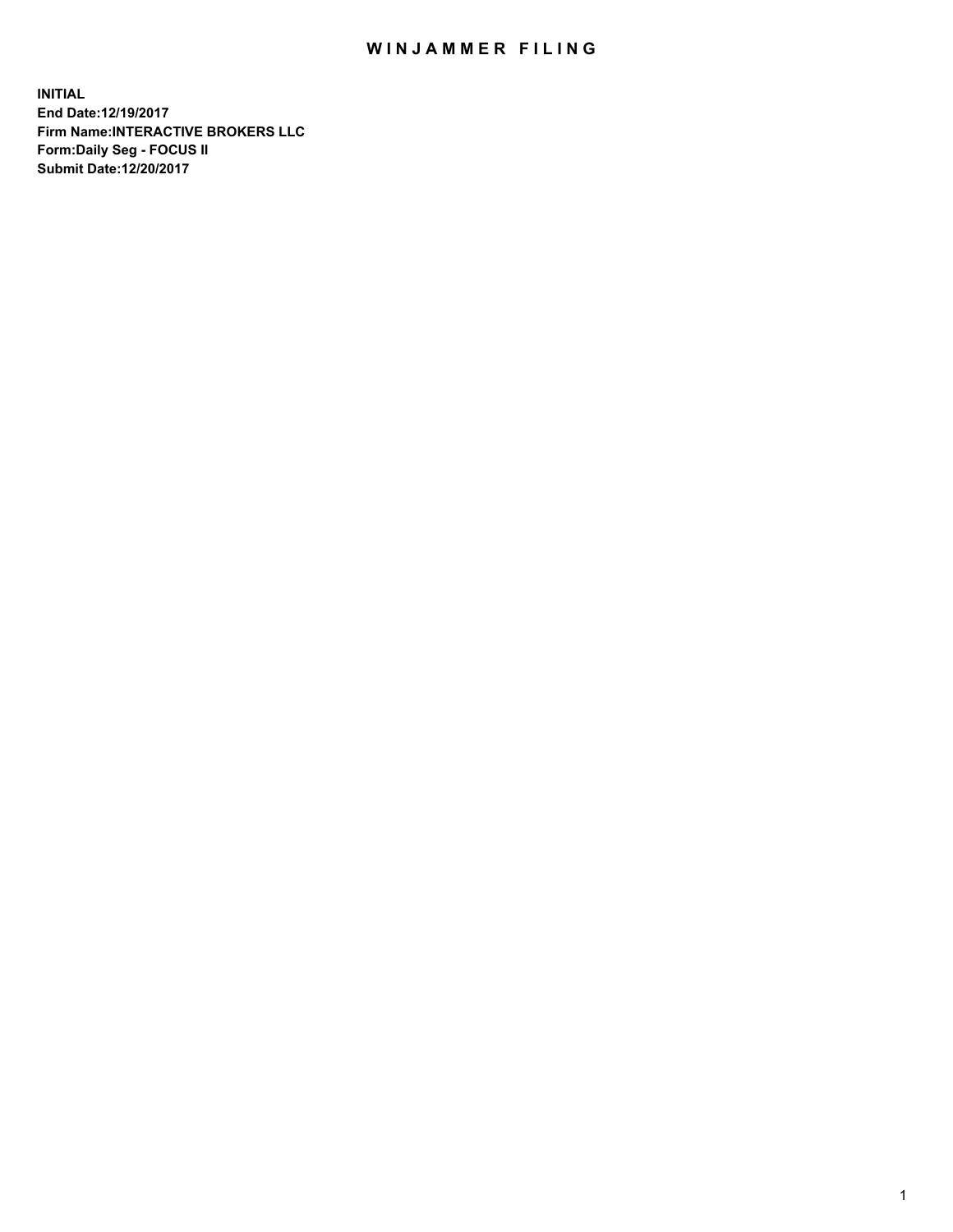## **INITIAL End Date:12/19/2017 Firm Name:INTERACTIVE BROKERS LLC Form:Daily Seg - FOCUS II Submit Date:12/20/2017 Daily Segregation - Cover Page**

| Name of Company<br><b>Contact Name</b><br><b>Contact Phone Number</b><br><b>Contact Email Address</b>                                                                                                                                                                                                                          | <b>INTERACTIVE BROKERS LLC</b><br><b>James Menicucci</b><br>203-618-8085<br>jmenicucci@interactivebrokers.c<br>om |
|--------------------------------------------------------------------------------------------------------------------------------------------------------------------------------------------------------------------------------------------------------------------------------------------------------------------------------|-------------------------------------------------------------------------------------------------------------------|
| FCM's Customer Segregated Funds Residual Interest Target (choose one):<br>a. Minimum dollar amount: ; or<br>b. Minimum percentage of customer segregated funds required:%; or<br>c. Dollar amount range between: and; or<br>d. Percentage range of customer segregated funds required between:% and%.                          | $\overline{\mathbf{0}}$<br>0<br>155,000,000 245,000,000<br>00                                                     |
| FCM's Customer Secured Amount Funds Residual Interest Target (choose one):<br>a. Minimum dollar amount: ; or<br>b. Minimum percentage of customer secured funds required:%; or<br>c. Dollar amount range between: and; or<br>d. Percentage range of customer secured funds required between: % and %.                          | $\overline{\mathbf{0}}$<br>0<br>80,000,000 120,000,000<br>0 <sub>0</sub>                                          |
| FCM's Cleared Swaps Customer Collateral Residual Interest Target (choose one):<br>a. Minimum dollar amount: ; or<br>b. Minimum percentage of cleared swaps customer collateral required:% ; or<br>c. Dollar amount range between: and; or<br>d. Percentage range of cleared swaps customer collateral required between:% and%. | $\overline{\mathbf{0}}$<br>$\overline{\mathbf{0}}$<br>0 <sub>0</sub><br><u>00</u>                                 |

Attach supporting documents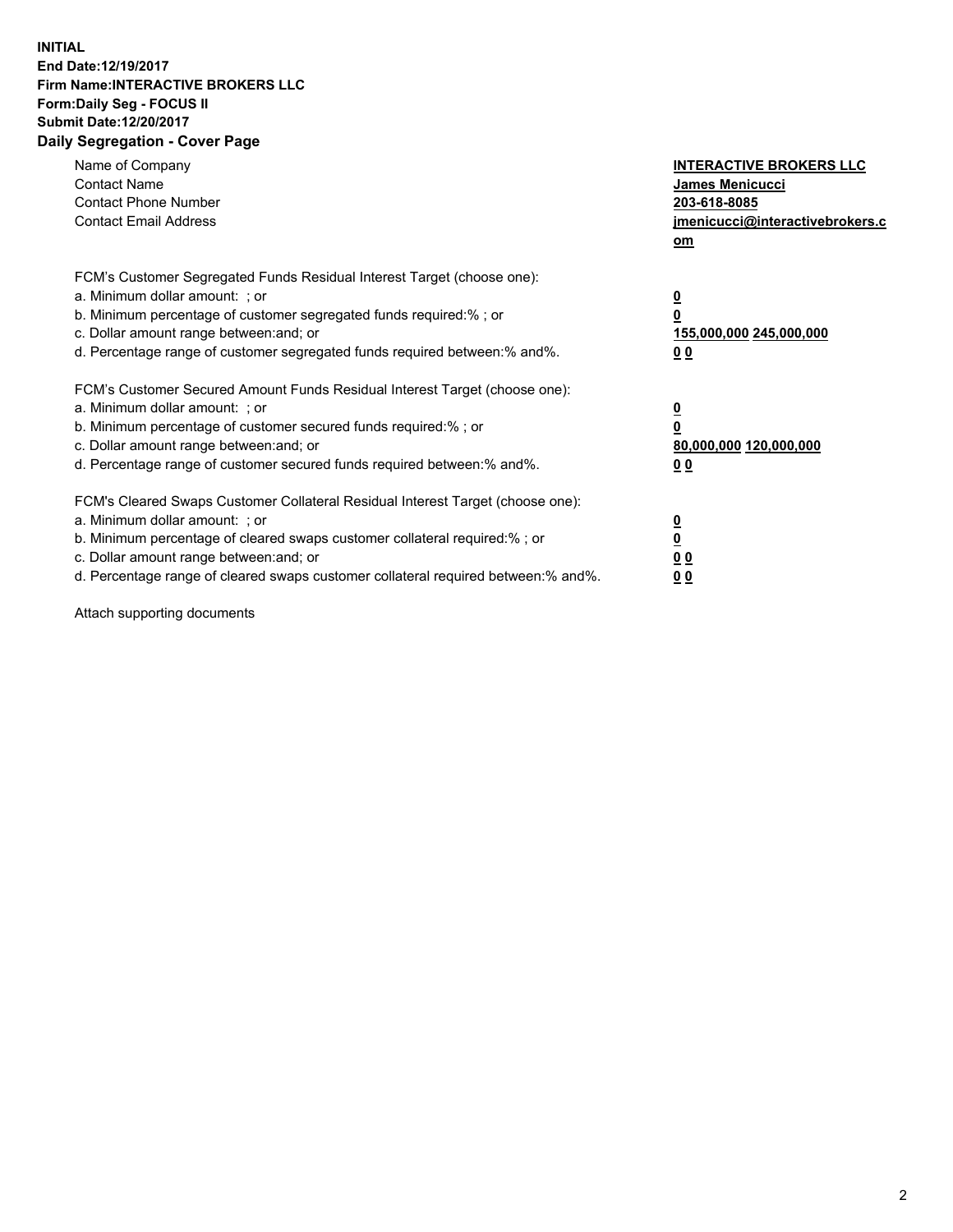## **INITIAL End Date:12/19/2017 Firm Name:INTERACTIVE BROKERS LLC Form:Daily Seg - FOCUS II Submit Date:12/20/2017**<br>**Daily Segregation - Secured Amounts Daily Segregation - Secured**

|     | Daily Segregation - Secured Amounts                                                         |                                   |
|-----|---------------------------------------------------------------------------------------------|-----------------------------------|
|     | Foreign Futures and Foreign Options Secured Amounts                                         |                                   |
|     | Amount required to be set aside pursuant to law, rule or regulation of a foreign            | $0$ [7305]                        |
|     | government or a rule of a self-regulatory organization authorized thereunder                |                                   |
| 1.  | Net ledger balance - Foreign Futures and Foreign Option Trading - All Customers             |                                   |
|     |                                                                                             |                                   |
|     | A. Cash                                                                                     | 474,756,219 [7315]                |
|     | B. Securities (at market)                                                                   | $0$ [7317]                        |
| 2.  | Net unrealized profit (loss) in open futures contracts traded on a foreign board of trade   | 2,314,241 [7325]                  |
| 3.  | Exchange traded options                                                                     |                                   |
|     | a. Market value of open option contracts purchased on a foreign board of trade              | <b>9,097</b> [7335]               |
|     | b. Market value of open contracts granted (sold) on a foreign board of trade                | $-56,538$ [7337]                  |
| 4.  | Net equity (deficit) (add lines 1.2. and 3.)                                                | 477,023,019 [7345]                |
| 5.  | Account liquidating to a deficit and account with a debit balances - gross amount           | 2,445 [7351]                      |
|     | Less: amount offset by customer owned securities                                            | 0 [7352] 2,445 [7354]             |
| 6.  | Amount required to be set aside as the secured amount - Net Liquidating Equity              | 477,025,464 [7355]                |
|     | Method (add lines 4 and 5)                                                                  |                                   |
| 7.  | Greater of amount required to be set aside pursuant to foreign jurisdiction (above) or line |                                   |
|     |                                                                                             | 477,025,464 [7360]                |
|     | 6.                                                                                          |                                   |
|     | FUNDS DEPOSITED IN SEPARATE REGULATION 30.7 ACCOUNTS                                        |                                   |
| 1.  | Cash in banks                                                                               |                                   |
|     | A. Banks located in the United States                                                       | 12,874,359 [7500]                 |
|     | B. Other banks qualified under Regulation 30.7                                              | 0 [7520] 12,874,359 [7530]        |
| 2.  | Securities                                                                                  |                                   |
|     | A. In safekeeping with banks located in the United States                                   | 439,512,210 [7540]                |
|     | B. In safekeeping with other banks qualified under Regulation 30.7                          | 0 [7560] 439,512,210 [7570]       |
| 3.  | Equities with registered futures commission merchants                                       |                                   |
|     | A. Cash                                                                                     | $0$ [7580]                        |
|     | <b>B.</b> Securities                                                                        | $0$ [7590]                        |
|     | C. Unrealized gain (loss) on open futures contracts                                         | $0$ [7600]                        |
|     | D. Value of long option contracts                                                           | $0$ [7610]                        |
|     | E. Value of short option contracts                                                          | 0 [7615] 0 [7620]                 |
| 4.  | Amounts held by clearing organizations of foreign boards of trade                           |                                   |
|     | A. Cash                                                                                     |                                   |
|     |                                                                                             | $0$ [7640]                        |
|     | <b>B.</b> Securities                                                                        | $0$ [7650]                        |
|     | C. Amount due to (from) clearing organization - daily variation                             | $0$ [7660]                        |
|     | D. Value of long option contracts                                                           | $0$ [7670]                        |
|     | E. Value of short option contracts                                                          | 0 [7675] 0 [7680]                 |
| 5.  | Amounts held by members of foreign boards of trade                                          |                                   |
|     | A. Cash                                                                                     | 139,942,859 [7700]                |
|     | <b>B.</b> Securities                                                                        | $0$ [7710]                        |
|     | C. Unrealized gain (loss) on open futures contracts                                         | 4,540,417 [7720]                  |
|     | D. Value of long option contracts                                                           | 9,097 [7730]                      |
|     | E. Value of short option contracts                                                          | -56,538 [7735] 144,435,835 [7740] |
| 6.  | Amounts with other depositories designated by a foreign board of trade                      | 0 [7760]                          |
| 7.  | Segregated funds on hand                                                                    | $0$ [7765]                        |
| 8.  | Total funds in separate section 30.7 accounts                                               | 596,822,404 [7770]                |
| 9.  |                                                                                             |                                   |
|     | Excess (deficiency) Set Aside for Secured Amount (subtract line 7 Secured Statement         | 119,796,940 [7380]                |
|     | Page 1 from Line 8)                                                                         |                                   |
| 10. | Management Target Amount for Excess funds in separate section 30.7 accounts                 | 80,000,000 [7780]                 |
| 11. | Excess (deficiency) funds in separate 30.7 accounts over (under) Management Target          | 39,796,940 [7785]                 |
|     |                                                                                             |                                   |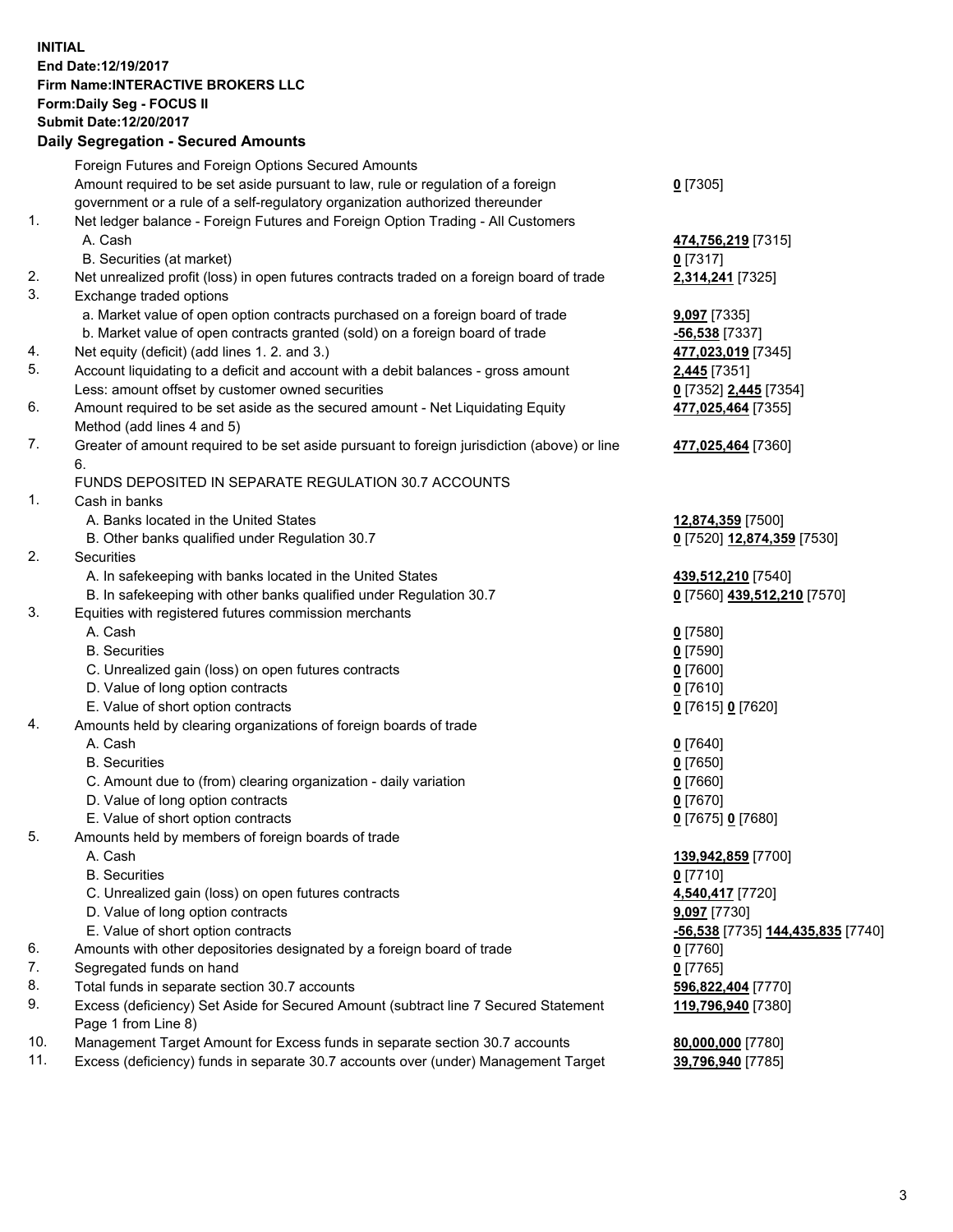**INITIAL End Date:12/19/2017 Firm Name:INTERACTIVE BROKERS LLC Form:Daily Seg - FOCUS II Submit Date:12/20/2017 Daily Segregation - Segregation Statement** SEGREGATION REQUIREMENTS(Section 4d(2) of the CEAct) 1. Net ledger balance A. Cash **4,504,488,337** [7010] B. Securities (at market) **0** [7020] 2. Net unrealized profit (loss) in open futures contracts traded on a contract market **-105,893,702** [7030] 3. Exchange traded options A. Add market value of open option contracts purchased on a contract market **172,295,949** [7032] B. Deduct market value of open option contracts granted (sold) on a contract market **-265,272,708** [7033] 4. Net equity (deficit) (add lines 1, 2 and 3) **4,305,617,876** [7040] 5. Accounts liquidating to a deficit and accounts with debit balances - gross amount **276,802** [7045] Less: amount offset by customer securities **0** [7047] **276,802** [7050] 6. Amount required to be segregated (add lines 4 and 5) **4,305,894,678** [7060] FUNDS IN SEGREGATED ACCOUNTS 7. Deposited in segregated funds bank accounts A. Cash **507,937,611** [7070] B. Securities representing investments of customers' funds (at market) **2,872,438,940** [7080] C. Securities held for particular customers or option customers in lieu of cash (at market) **0** [7090] 8. Margins on deposit with derivatives clearing organizations of contract markets A. Cash **23,286,650** [7100] B. Securities representing investments of customers' funds (at market) **1,206,649,165** [7110] C. Securities held for particular customers or option customers in lieu of cash (at market) **0** [7120] 9. Net settlement from (to) derivatives clearing organizations of contract markets **-6,331,986** [7130] 10. Exchange traded options A. Value of open long option contracts **172,173,526** [7132] B. Value of open short option contracts **-265,157,301** [7133] 11. Net equities with other FCMs A. Net liquidating equity **0** [7140] B. Securities representing investments of customers' funds (at market) **0** [7160] C. Securities held for particular customers or option customers in lieu of cash (at market) **0** [7170] 12. Segregated funds on hand **0** [7150] 13. Total amount in segregation (add lines 7 through 12) **4,510,996,605** [7180] 14. Excess (deficiency) funds in segregation (subtract line 6 from line 13) **205,101,927** [7190] 15. Management Target Amount for Excess funds in segregation **155,000,000** [7194] **50,101,927** [7198]

16. Excess (deficiency) funds in segregation over (under) Management Target Amount Excess

4